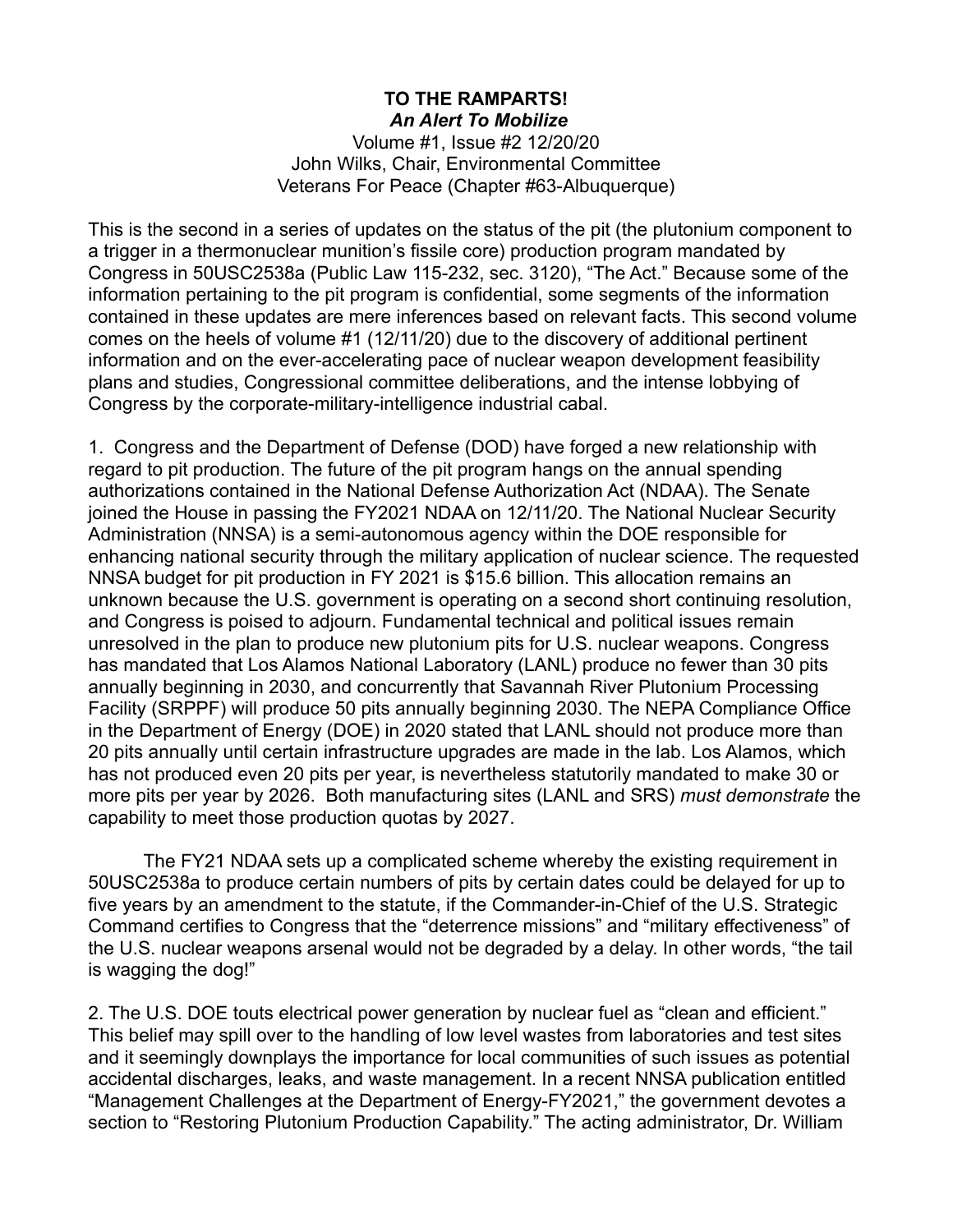Bookless, writes, "One of NNSA's highest priorities is to reconstitute plutonium pit production. The infrastructure and critical skills required for pit production and other plutonium activities are essential to sustaining the safety and effectiveness of our nuclear deterrent and strengthening our national security. Given the uncertainties regarding plutonium aging and evolving geopolitical landscape, the United States cannot postpone reestablishing this critical capability." Regrettably, it appears that the U.S. government must support the current doctrines of "Full Spectrum Dominance" and the "Pacific Pivot." "Damn the torpedoes, full speed ahead!"

 Obviously, the fact that legacy waste, dangerously stored on site in labs, test facilities, and utility power generation sites, as well as Superfund sites continues to languish without significant clean-up progress, is of little concern to the DOE, Department of State, or DOD. The NNSA is responsible for maintaining a safe, secure, reliable, and effective nuclear weapons stockpile. It is not concerned with waste management or other industrial safety issues. The DOS's Nuclear Waste Technical Review Board and DOD's Defense Nuclear Facilities Safety Board are concerned with waste and safety. Refer to 42USC1010.

 During the Cold War, more than 1,000 plutonium pits were produced. Pit production ended in 1989 with the exception of production at the Rocky Flats Nuclear Weapons Plant in Colorado. The plant closed in 1992. DOE's FY 2020 Stockpile Stewardship and Management Plan addresses pit production requirement found in the 2018 Nuclear Posture Review, which tasked the Department with establishing an enduring capability to produce pits at a rate of *no fewer than 80 per year* during 2030. Currently, the National Security Enterprise (there term!) has only one plutonium facility, which is located at LANL in New Mexico. Work is in progress to complete the modernization of the Plutonium Facility (PF-4) within the Los Alamos Plutonium Pit Production Project at LANL, while repurposing the former Mixed Oxide Fuel Fabrication Facility at the Savannah River Site (SRS) in South Carolina into a nuclear munitions plant. The manufacturing site at LANL will be five buildings. The PF-4 building, located 0.6 miles from residences, which does not meet modern safety standards, will be 50 years old in 2028. Replacement of PF-4 may not be possible given LANL's geology, topography, seismology, and proximity to residences, businesses, sacred tribal lands, highways, and the national monument that borders LANL on portions of two sides. The projected cost to replace, by 2022, just one building, the Chemistry and Metallurgy Research Building (CMRB) is \$10.3 billion. The subsurface geology and topography of Technical Area-55 (TA-55), in combination with the site's seismicity, make large nuclear facilities with safety-class systems impractical on the steep south side of that technical area, as these factors and others did in the case of the Chemistry and Metallurgy Research Replacement Nuclear Facility (CMRR-NF). The proposed TA-55 "modules" would lack safety-class systems, which would consume too much real estate on the narrow mesa. TA-55 is a problematic location. The large quantities of legacy transuranic (TRU) waste (19,000 drums) stored approximately 100 meters from potential public receptors at LANL are dangerous! This protracted situation is concerning to state and local governments and to tribes, and is now a first-level concern. Pit production wastes would consume most, if not essentially all the space in the available WIPP shipment schedule, stranding legacy waste. Interim milestones have been established with LANL to manufacture its first war reserve pit by 2023 as proof that a mass production effort may ensue. Five pits are to be produced in 2023 with a goal of 10 pits by 2024 and 30 pits by 2026, and 50 pits at the Savannah River Site by 2030.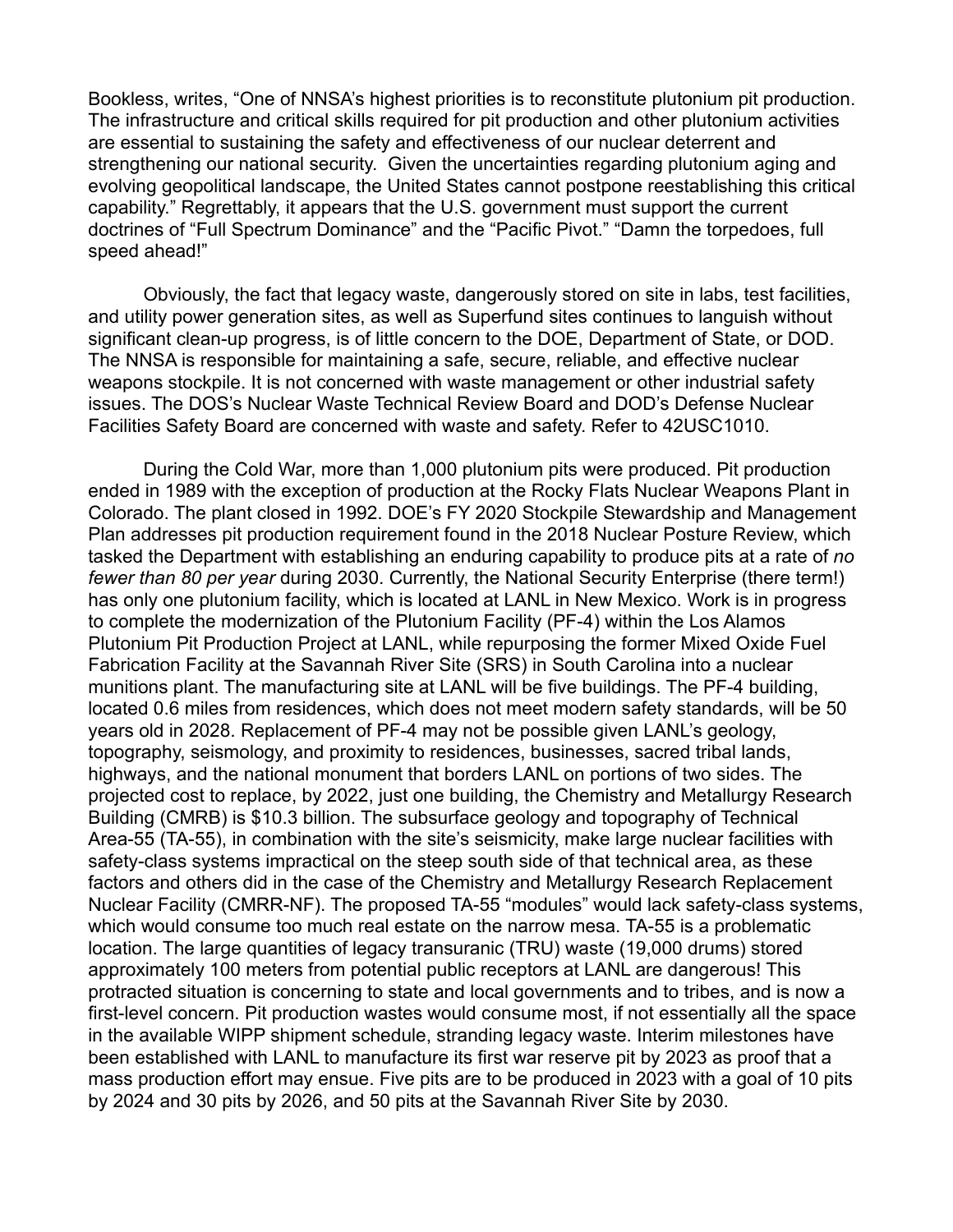3. "National Defense" (NDIA's Business & Technology Magazine), published an article on December 4, 2020, by Jon Harper, entitled, "Next-Gen Nuclear Missile Viewed as Pathfinder." In that article it was announced that Northrup Grumman was awarded a \$13.3 billion engineering and manufacturing development contract for an eight-year phase of the project aimed at replacing the Minuteman III nuclear armed ICBMs with the Ground-Based Strategic Deterrent (GBND). The GBND is expected to be fielded around 2030, a date coincidental with the deadline for peak pit production. The projected cost of the GBND is \$95 billion. The Air Force wants to replace 400 Minuteman IIIs currently in operation AND acquire additional nextgen missiles to be used for testing. Mr. Harper wrote, "Regular testing of the Minuteman III is projected to reduce the ICBM force below requirements by early 2030." He noted, "We're going to run out of missiles." What a shame! It is significant to note that the W87-1 warheads used on the GBND will be the first U.S. nuclear weapons produced since the end of the Cold War using entirely new or re-manufactured components, including newly designed pits.

4. The issue of transporting and storing plutonium is a huge concern for Columbia, SC, and Los Alamos, NM. On November 5, 2020, the Savannah River Site Watch, an NGO, calculated that "pit production at SRS would cause an additional 7.5 metric tons of plutonium to be trucked into the state, which would pose the risk of being stranded here (in Columbia) when the ill-conceived pit project falters. While DOE claims that a large amount of plutonium waste coming from pit production would go to the DOE's Waste Isolation Pilot Plant in New Mexico, there is no demonstration that there would be capacity for that waste, posing a grave risk that South Carolina could be left holding the plutonium bag. It's clear that the Plutonium Bomb Plant at SRS is being driven by contractors and boosters who stand to profit from making South Carolina ground zero for an unacceptable new nuclear arms race . . . ." SRS already stores 11.5 metric tons of plutonium, stranded at the site in old reactor K, when the mismanaged Mixed Oxide (MOX) project was terminated.

5. The passage of the NDAA for FY 21 results in the cost for maintaining the U.S. Military Empire in 2021 to be \$5,785 per American household. At the Savannah River Site, NNSA plans to "repurpose" the partially constructed MOX Fuel Fabrication Facility, at a cost of about \$5 billion by 2030. Around \$8 billion was wasted on the mismanaged MOX project before it failed and was terminated by NNSA in 2018, a sobering example to the public of the risks of a new, complicated plutonium pit production mission. To exemplify the magnitude of the duelplant pit production effort, DOE's FY21 budget request has projected current and out-year funding (through FY2025) for the Plutonium Modernization Program, including the Chemistry and Metallurgy Research Replacement project, at \$10.3 billion, which will provide resources for efforts across the *National Security Enterprise* to restore the Nation's capability to produce 80 pits per year during 2030.

6. A short note on safety concerns of the current and planned enhanced operation of LANL's plutonium operations is in order. At LANL, pit production has been plagued with chronic nuclear safety problems spanning a decade. The most recent, scathing review of LANL by the Defense Nuclear Facilities Safety Board (DNFSB) was memorialized in the Board's report to the Secretary of the DOE on September 24, 2020. The Board's inspectors reviewed the operational areas of (1) hazardous analyses, (2) accident analyses, and (3) storage of transuranic wastes. The referral letter read, in part, "The attached technical report further details these topics. The concerns mirror those outlined in the Board's letter dated January 29, 2020, regarding revision to DOE Standard 5506, Preparation of Safety Basis Documents